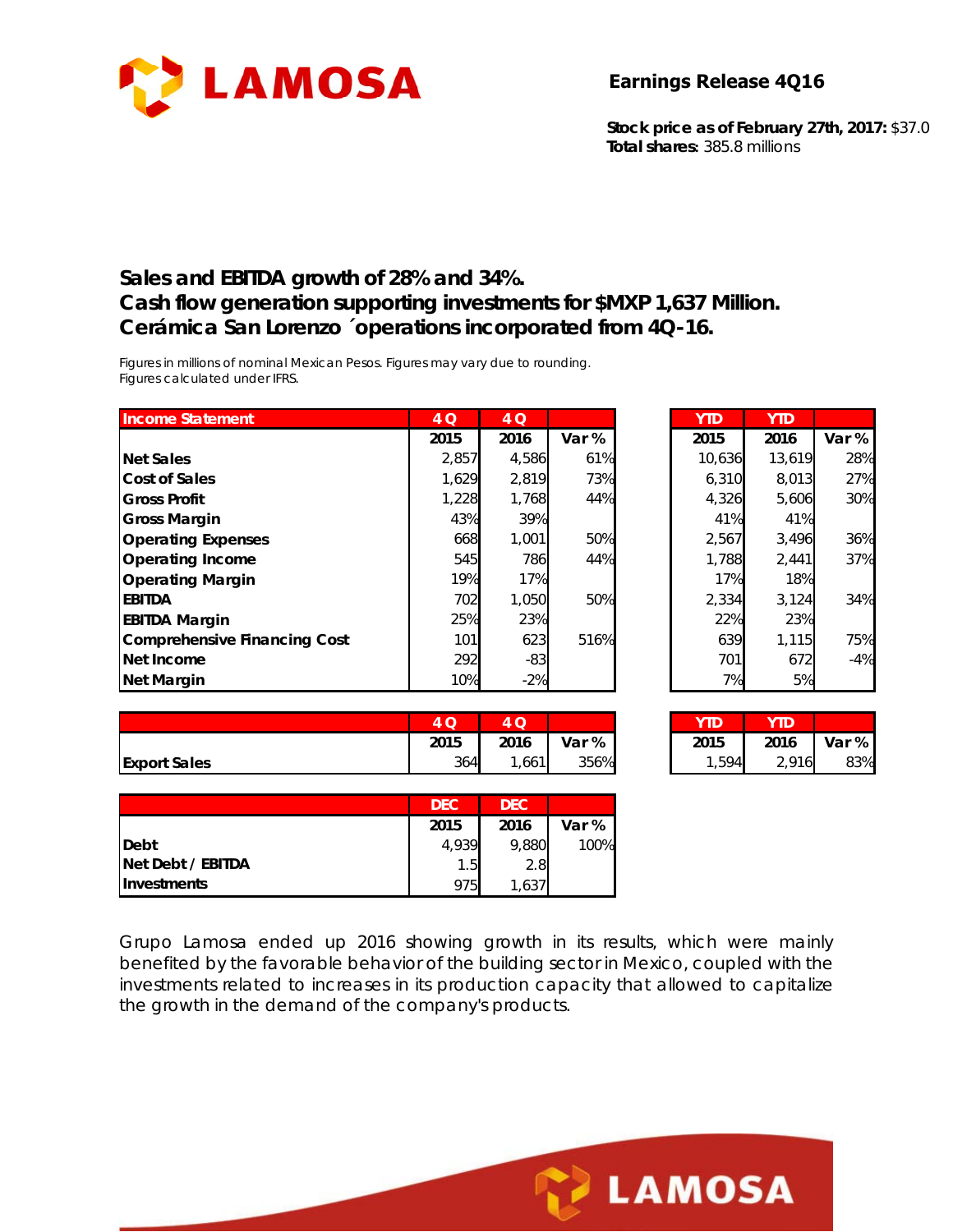

**San Pedro Garza García, Nuevo León, México, February 27th, 2017.** Grupo Lamosa, announces its results related to the fourth quarter of 2016.

*Figures in millions of Mexican Pesos. Figures may vary due to rounding.* 

#### **SALES**

Total sales amounted to \$ 13,619 million Pesos, an increase of 28% when compared to sales of \$ 10,636 million Pesos in 2015. One of the relevant events during the fourth quarter of 2016 was the acquisition of Cerámica San Lorenzo in South America, whose operations began to join the company since that quarter. Excluding the revenues from Cerámica San Lorenzo, the growth in total sales would be 17%.



# **EXPORT SALES**

The export sales line, which in addition to sales made from Mexico to abroad, includes also sales of subsidiaries resident abroad, was \$ 2,916 million Pesos at the end of 2016, an increase of 83% when compared to \$ 1,594 million Pesos recorded during the previous year. This growth is explained by the incorporation of Cerámica San Lorenzo, as well as by the devaluation of the peso against the dollar of approximately 20%.



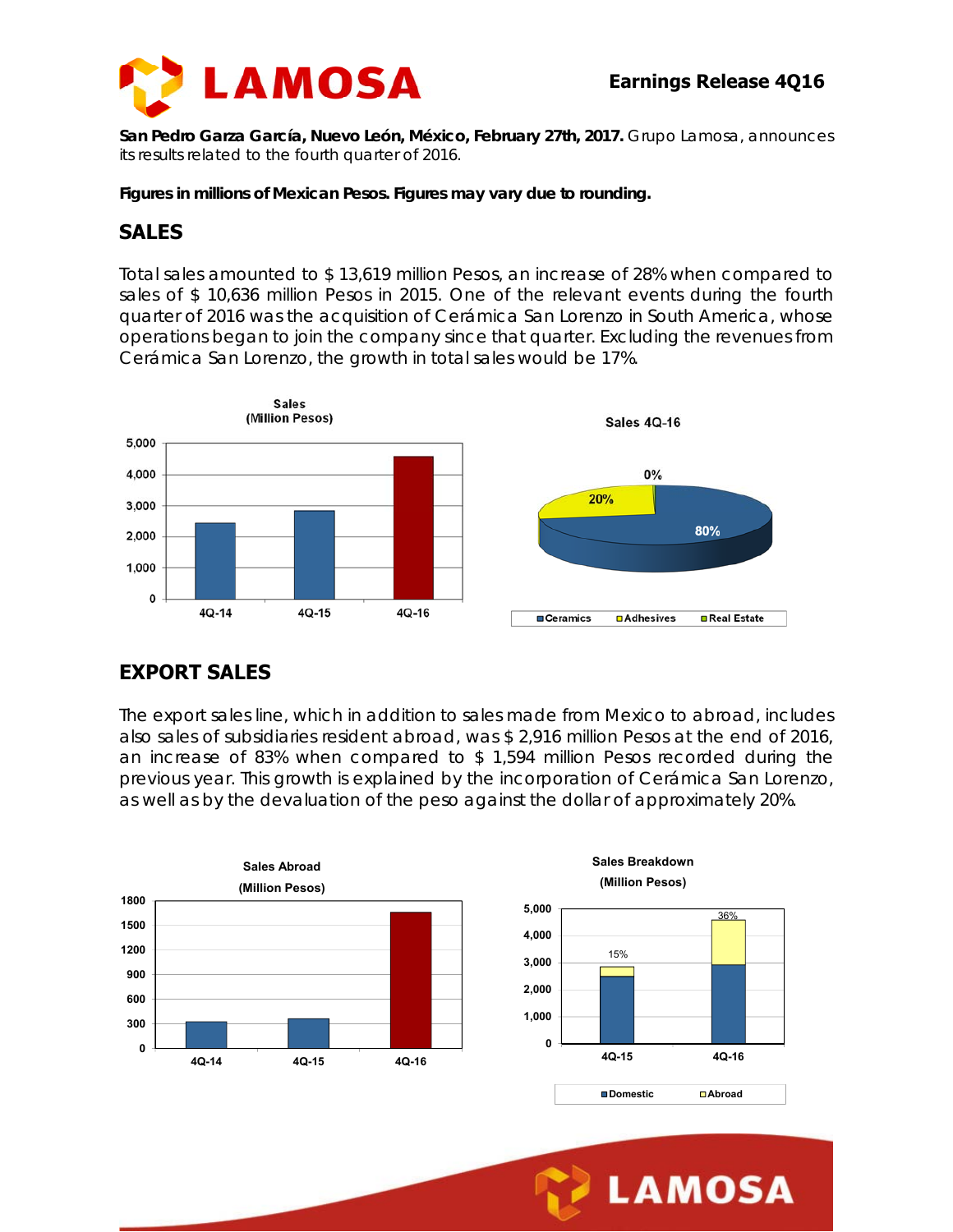

The Company's divisions continued to show growth in their results.

#### **PERFORMANCE PER BUSINESS SEGMENT**

|                           | <b>Ceramics</b> |          |     | <b>Adhesives</b> |          |            | <b>Real Estate</b> |          |            | <b>Total</b> |          |            |
|---------------------------|-----------------|----------|-----|------------------|----------|------------|--------------------|----------|------------|--------------|----------|------------|
|                           | <b>YTD</b>      |          |     | <b>YTD</b>       |          |            | <b>YTD</b>         |          |            | <b>YTD</b>   |          |            |
|                           | $dic-15$        | $dic-16$ | Var | $dic-15$         | $dic-16$ | <u>Var</u> | $dic-15$           | $dic-16$ | <u>Var</u> | $dic-15$     | $dic-16$ | <u>Var</u> |
| <b>Total Sales</b>        | 7.585           | 10,165   |     | 3.032            | 3,460    |            | 31                 | 0        |            | 12,869       | 16,656   |            |
| <b>Intersegment Sales</b> | 0               | 0        |     | $-11$            | $-5$     |            | 0                  | 0        |            | $-2.233$     | $-3,037$ |            |
| <b>Net Sales</b>          | 7.585           | 10,165   | 34% | 3.021            | 3,454    | 14%        | 31                 | $\Omega$ |            | 10.636       | 13,619   | 28%        |
| <b>EBIT</b>               | 1,137           | .776     | 56% | 688              | 753      | 9%         | 0                  | $-1$     |            | 1.788        | 2,441    | 37%        |
| Dep. Amort. & Others      | 379             | 485      | 28% | 47               | 49       | 3%         | 0                  | 0        |            | 546          | 683      | 25%        |
| <b>EBITDA</b>             | 1.516           | 2.261    | 49% | 735              | 801      | 9%         | 0                  | -1       |            | 2.334        | 3,124    | 34%        |
| $\frac{9}{6}$             | 20%             | 22%      |     | 24%              | 23%      |            |                    |          |            | 22%          | 23%      |            |

|                           | <b>Ceramics</b> |         | <b>Adhesives</b> |         |         | <b>Real Estate</b> |       |          | <b>Total</b> |         |        |            |
|---------------------------|-----------------|---------|------------------|---------|---------|--------------------|-------|----------|--------------|---------|--------|------------|
|                           | $4Q-15$         | $4Q-16$ | <u>Var</u>       | $4Q-15$ | $4Q-16$ | Var                | 4Q-15 | 4Q-16    | <u>Var</u>   | $4Q-15$ | 4Q-16  | <u>Var</u> |
| <b>Total Sales</b>        | 2.051           | 3.674   |                  | 807     | 914     |                    | 2     | 0        |              | 3.441   | 5.384  |            |
| <b>Intersegment Sales</b> |                 | 0       |                  | -3      | $-2$    |                    | 0     | $\Omega$ |              | $-585$  | $-797$ |            |
| <b>Net Sales</b>          | 2.051           | 3.674   | 79%              | 804     | 912     | 13%                | 2     | 0        |              | 2.857   | 4,586  | 61%        |
| <b>EBIT</b>               | 356             | 605     | 70%              | 184     | 198     | 8%                 | 0     | 0        |              | 545     | 786    | 44%        |
| Dep. Amort. & Others      | 112             | 187     | 66%              | 17      | 16      | $-2%$              | 0     | $\Omega$ |              | 157     | 264    | 68%        |
| <b>EBITDA</b>             | 468             | 792     | 69%              | 201     | 215     | 7%                 | 0     | 0        |              | 702     | 1.050  | 50%        |
| %                         | 23%             | 22%     |                  | 25%     | 24%     |                    |       |          |              | 25%     | 23%    |            |

### **CERAMIC DIVISION**

The revenues of the ceramic division amounted to \$ 10,165 million Pesos, representing 75% of consolidated sales, and a 34% increase compared to sales of \$ 7,585 million Pesos recorded in 2015. Excluding the operations of Cerámica San Lorenzo, captured by this Division from the fourth quarter, sales growth would be at 18%.

# **ADHESIVES DIVISION**

Sales of the adhesives division amounted to \$ 3,454 million Pesos, equivalent to 25% of the company's total sales, and a 14% increase compared to sales of \$ 3,021 million Pesos recorded during 2015.

### **OPERATING INCOME**

Operating income for the year totaled \$ 2,441 million Pesos, an increase of 37% compared to operating income of \$ 1,788 million Pesos in 2015. Excluding the operating income of Cerámica San Lorenzo, growth would be 31%.

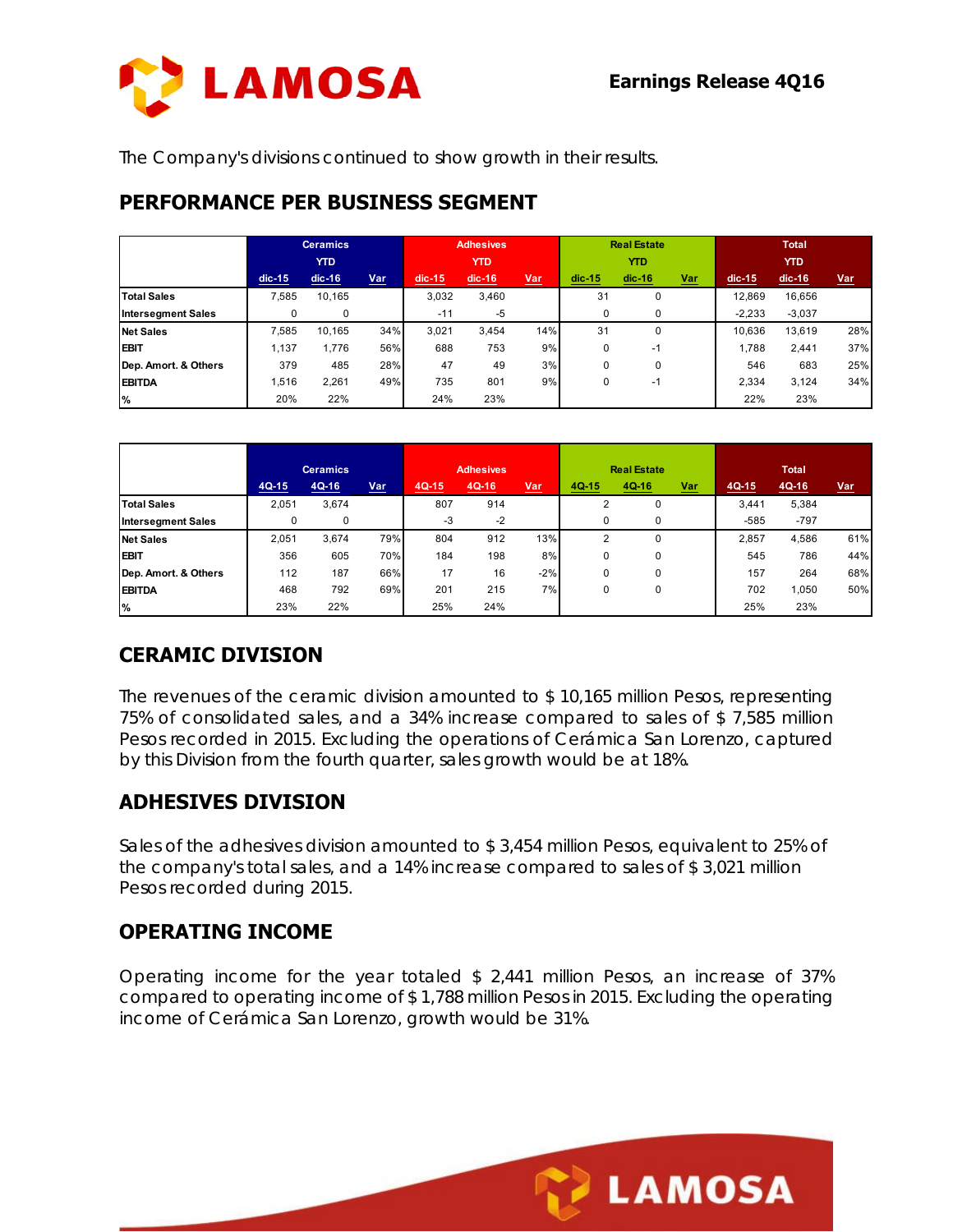

EBITDA accumulated at the end of 2016 amounted to \$ 3,124 million Pesos, 34% higher than the EBITDA of \$ 2,334 million Pesos recorded during 2015. Excluding EBITDA corresponding to Cerámica San Lorenzo, growth would amount to 27%. During the year, the EBITDA margin stood at 23%, comparing favorably with the margin of 22% in 2015.



## **NET INCOME**

The comprehensive financing cost at the end of the year was \$ 1,115 million Pesos, showing a growth of 75% compared to the result of \$ 639 million Pesos for 2015. The incorporation of the new debt derived from the acquisition of Cerámica San Lorenzo in the fourth quarter of the year, coupled with the devaluation of the Peso and the increase in interest rates, implied a higher level of exchange loss and interest expense. The exchange loss in 2016 was \$ 772 million Pesos compared to an exchange loss recorded in 2015 of \$ 399 million Pesos. Similarly, net financial expenses increased from \$ 239 million Pesos in 2015 to \$ 343 million Pesos in 2016.

Despite the increase in operating results, the increase in the comprehensive financing cost and the higher level of taxes recorded during the year, which increased from \$ 384 million Pesos in 2015 to \$ 653 million Pesos at the end of the year, had a negative impact in the net result of 2016. Net income stood at \$ 672 million Pesos in 2016, showing a decrease of 4% in relation to the net income of \$ 701 million Pesos recorded in 2015.



**LAMOSA**